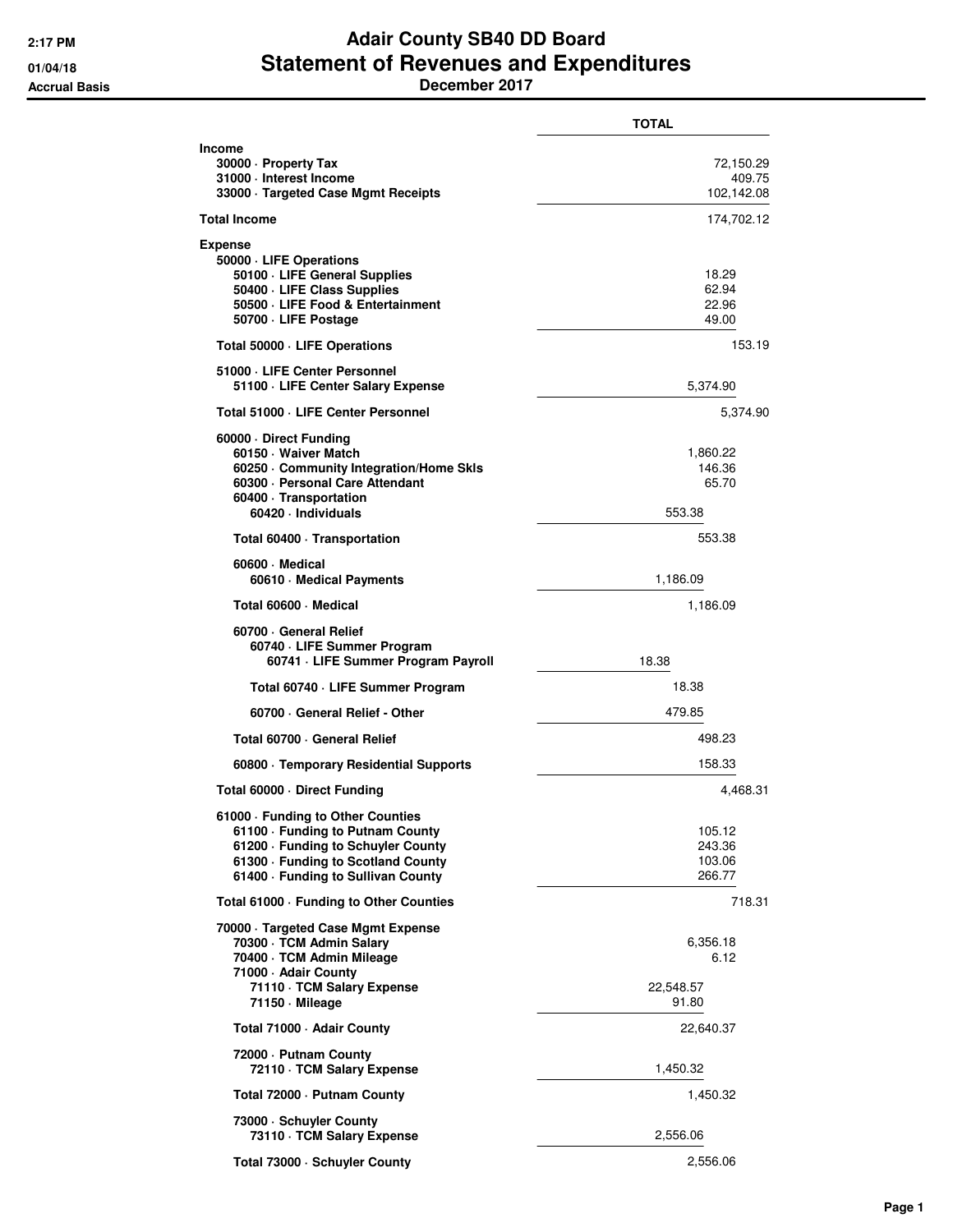## **2:17 PM Adair County SB40 DD Board 01/04/18 Statement of Revenues and Expenditures Accrual Basis December 2017**

**TOTAL 74000 · Scotland County 74110 · TCM Salary Expense** 903.52 **Total 74000 · Scotland County 903.52 75000 · Sullivan County 75110 · TCM Salary Expense** 3,448.48 **Total 75000 · Sullivan County** 3,448.48 **Total 70000 · Targeted Case Mgmt Expense** 37,361.05 **80000 · Programming - Indirect 85000 · Employee Travel** 182.58 **87000 · Office Expenses 87100 · Office Supplies 87110 · Office Supplies-Country Club** 102.91<br>102.91 **Contract Supplies-McPherson** 87120 · Office Supplies-McPherson Total 87100 · Office Supplies 739.83 **87200 · Postage 87210 · Postage-General** 49.00 87220 · Postage-TCM **Total 87200 · Postage 98.00 87700 · Building Maintenance 87710 · Janitorial 87711 · Janitorial-Country Club** 217.94 **87712 · Janitorial-McPherson** 451.67 **Total 87710 · Janitorial 669.61 Total 87700 · Building Maintenance** 669.61 **Total 87000 · Office Expenses** 1,507.44 **87500 · Personnel 66000 · Payroll Expenses 66500 · Salary Sick 1,597.94**<br>**66700 · Salary Vacation 1,597.94** 1,597.94 **66700 · Salary Vacation 66000 · Payroll Expenses - Other 4,948.41 Total 66000 · Payroll Expenses** 10,782.15 **87510 · Salary Expense** 8,495.73<br>**87540 · Employee Benefits** 8,495.73 87540 · Employee Benefits **Total 87500 · Personnel** 17,380.24 **89000 · Utilities 89100 · Electricity 89110 · Electricity-Country Club** 161.12 **89120 · Electricity-McPherson** 274.57 **Total 89100 · Electricity** 435.69 **89200 · Gas-Country Club** 82.11 **89300 · Trash 89310 · Trash-Country Club** 52.96<br>**89320 · Trash-McPherson** 52.96 **52.96** 89320 · Trash-McPherson **Total 89300 · Trash** 127.91